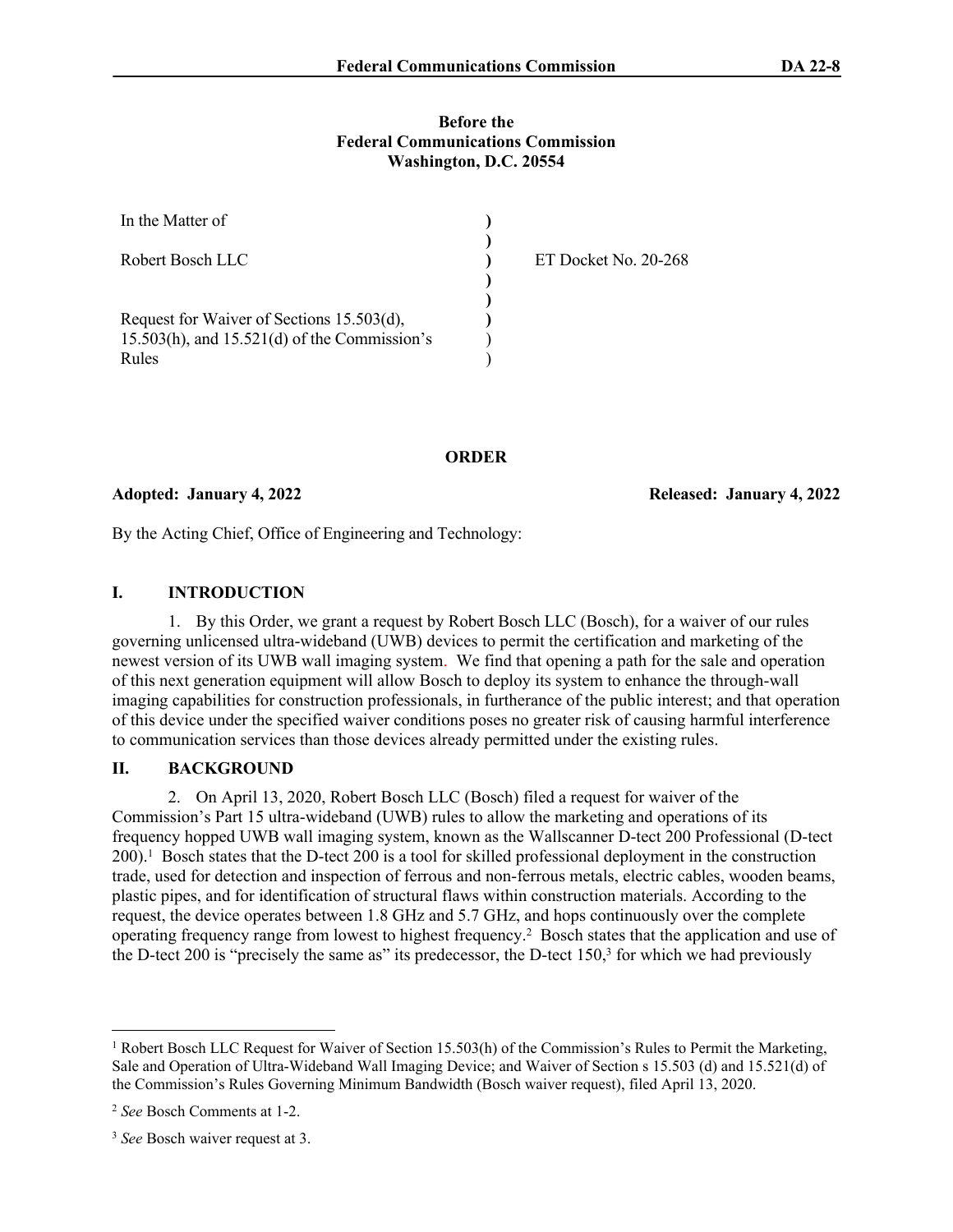granted a waiver of the definitional requirement in Section 15.503(h) of our rules.<sup>4</sup> The D-tect 150 otherwise operates under our existing rules; as Bosch points out, it uses pulse modulation and operates between the frequency range of 2.2 - 5.8 GHz.<sup>5</sup> The new device, the D-tect 200, incorporates design revisions including changes in circuitry that would not permit it to be authorized under the existing certification issued for the D-tect 150.

3. Specifically, Bosch seeks a rule waiver to permit it to use a frequency hopping configuration, which is new to the D-tect model design.<sup>6</sup> Bosch asks for a waiver of section 15.503(d), which requires that a UWB transmitter at any point in time have a fractional bandwidth equal to or greater than 0.20 or a UWB bandwidth equal to or greater than 500 MHz, regardless of the fractional bandwidth. Bosch also requests a related waiver of section 15.503(h), which lays out the definition for a wall imaging system, and Section 15.521(d), which requires that if pulse gating is employed where the transmitter is quiescent for intervals that are long compared to the nominal pulse repetition interval, measurements shall be made with the pulse train gated on. A waiver of Sections 15.503(d), 15.503(h), and 15.521(d) of the rules is needed so that Bosch can perform measurements to demonstrate compliance with the rules, while the system is operating in its normal transmission mode, and so that Bosch can market the D-tect 200 devices. Finally, Bosch has also committed to no longer manufacturing equipment under its previous waiver should its instant request be granted.<sup>7</sup>

4. On August 20, 2020, the Office of Engineering and Technology (OET) sought comment on Bosch's request.<sup>5</sup> The Comment cycle ended on October 19, 2020. GPS Innovation Alliance (GPSIA) was the only party aside from Bosch to file comments in the docket. GPSIA does not oppose the grant of the specific waiver request, noting that Bosch does not propose to operate in the Global Navigation Satellite System (GNSS) band of particular interest to GPSIA, and that the definitional issue that Bosch raises is "effectively similar to" relief we previously granted to Bosch in 2011.<sup>8</sup> However, GPSIA expresses general concerns about the Commission's rule waivers affecting UWB devices due to the proximity of some UWB device operations to spectrum used by GNSS receivers. It asks us to "exercise great caution" in granting waivers and ensure that waiver requests continue to be "based on specific and unique circumstances that warrant a discrete waiver of the specific rule."<sup>9</sup> For this particular waiver request, it asks us to impose conditions on Bosch to ensure that its device is used for professional use (as opposed to being a general consumer use device).<sup>10</sup> Finally, to assist interested parties in evaluating future petitions filed with the Commission, GPSIA states that we should require UWB rule waiver applicants to provide specific technical information at the time they initiate a request for a waiver.<sup>11</sup>

- <sup>10</sup> *Id*. at 5-6.
- $11$  *Id.* at 6.

<sup>4</sup> Robert Bosch, GmbH Request for Waiver of Part 15 Ultra-wideband Rule for a Wall Imaging Device, ET Docket No. 10-253, Order, 26 FCC Rcd 7572 (OET 2011) (Bosch 2011 Waiver Order).

<sup>5</sup> *See* Letter from Christopher D. Imlay, Counsel to Robert Bosch, to Chief, Office of Engineering and Technology, FCC, filed in ET Docket 20-268 on July 28, 2021, at 3 (Bosch July 28, 2021 *ex parte*).

<sup>6</sup> *See* Bosch waiver request at 2.

<sup>7</sup> *See* Letter from Scott Delacourt, Counsel to Robert Bosch, to Marlene Dortch, Secretary, FCC, Dec. 29, 2021 (also discussing several conditions that Bosch would be able to meet if they were included in a waiver grant).

<sup>8</sup> GPSIA Comments at 1-2.

<sup>9</sup> *Id.* at 2.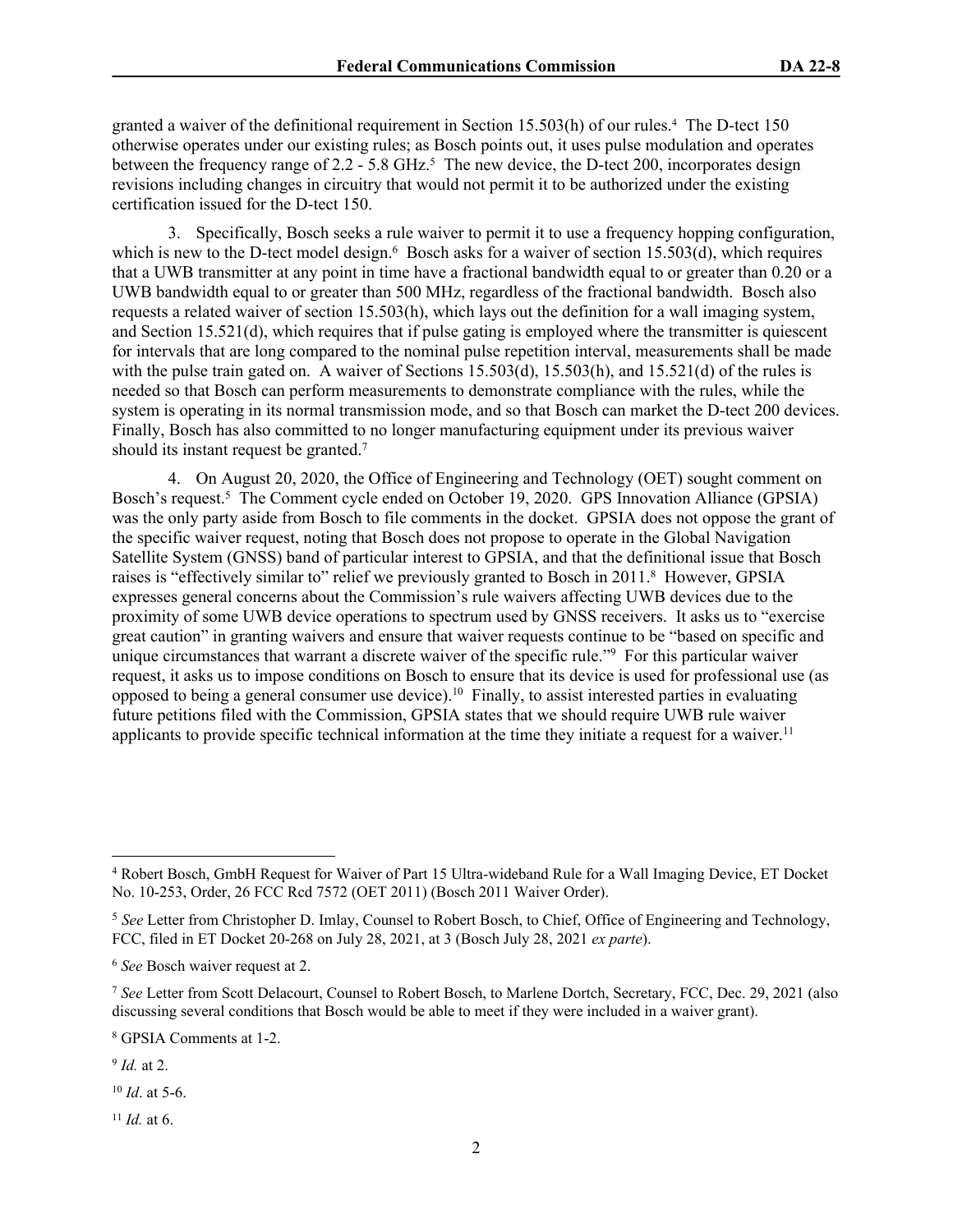### **III. DISCUSSION**

5. We are authorized to grant a waiver under Section 1.3 of the Commission's rules if the petitioner demonstrates good cause for such action.12 Good cause, in turn, may be found "where particular facts would make strict compliance inconsistent with the public interest."<sup>13</sup> To make this public interest determination, the waiver cannot undermine the purpose of the rule, and there must be a stronger public interest benefit in granting the waiver than in applying the rule.<sup>14</sup> The UWB standards in Part 15 were adopted to ensure that UWB devices, including wall imaging systems, do not cause harmful interference to authorized radio services, including those operated by the Federal Government.15 As discussed below, we find that, with appropriate operational and technical limitations, granting Bosch's request for waiver poses no greater risk of causing harmful interference to radio communications services than any other wall imaging device operating under our rules. In addition, we find that there is a stronger public interest benefit in granting this waiver than in strictly applying the rules. In the waiver order previously granted to the D-tect 150 the Commission found that a waiver of the rules would allow deployment of a product with beneficial applications in building construction, as well as inspection and maintenance of buildings in the United States. That analysis continues to apply because, the D-tect 200 device improves on but otherwise serves the same function as the D-tect 150. The design changes are intended to provide greater resolution and precision in detecting materials through walls which in turn, can enhance safety and increase efficiency for construction professionals. Thus, we find that the waiver standard has sufficiently been met.

# **A. Waiver of the UWB definition in Section 15.503(d)**

6. Section 15.503(d) of the Commission's rules defines a UWB transmitter as a device that "at any point in time" has an UWB bandwidth equal to or greater than 500 megahertz or a fractional bandwidth equal to or greater than 0.20.16 Bosch describes the D-tect 200 as using frequency-hopped emissions.<sup>17</sup> The transmitted signal hops continuously over the frequency range from 1.8 GHz and 5.7 GHz. The signal has a bandwidth of less than 1 kHz, an on-time of no less than 50 microseconds, an offtime of 15 microseconds or less, and 30 discrete hops. It also has the maximum time for each hop sequence of 2.3 milliseconds. Each of these individual transmissions is less than 500 megahertz in bandwidth "at any point in time" and Bosch's device does not have a 0.20 or greater fractional bandwidth. Thus, even though the device operates over a frequency range that exceeds 500 megahertz, it would not meet the definitional requirement for operation under the UWB rules.<sup>18</sup>

<sup>15</sup> *Revision of Part 15 of the Commission's Rules Regarding Ultra-Wideband Transmission Systems*, ET Docket No. 98-153, First Report and Order, 17 FCC Rcd 7435 (2002) (*UWB First R&O*); *see also*, 47 CFR §§ 15.501-15.525.

<sup>16</sup> 47 CFR §15.503(d).

<sup>17</sup> *See* Bosch Comments at 1-2.

(continued….)

<sup>12</sup> [47 CFR § 1.3.](https://web2.westlaw.com/find/default.wl?tf=-1&rs=WLW8.08&fn=_top&sv=Split&tc=-1&docname=47CFRS1.3&ordoc=2011591254&findtype=L&db=1000547&vr=2.0&rp=%2ffind%2fdefault.wl&mt=Westlaw) *See also [ICO Global Communications \(Holdings\) Limited v. FCC](https://web2.westlaw.com/find/default.wl?tf=-1&rs=WLW8.08&serialnum=2007579635&fn=_top&sv=Split&tc=-1&findtype=Y&ordoc=2011591254&db=506&vr=2.0&rp=%2ffind%2fdefault.wl&mt=Westlaw)*, 428 F.3d 264 (D.C. Cir. 2005); *[Northeast Cellular Telephone Co. v. FCC](https://web2.westlaw.com/find/default.wl?tf=-1&rs=WLW8.08&serialnum=1990047144&fn=_top&sv=Split&tc=-1&findtype=Y&ordoc=2011591254&db=350&vr=2.0&rp=%2ffind%2fdefault.wl&mt=Westlaw)*, 897 F.2d 1164 (D.C. Cir. 1990); *[WAIT Radio v. FCC](https://web2.westlaw.com/find/default.wl?tf=-1&rs=WLW8.08&serialnum=1969121124&fn=_top&sv=Split&tc=-1&findtype=Y&ordoc=2011591254&db=350&vr=2.0&rp=%2ffind%2fdefault.wl&mt=Westlaw)*, 418 F.2d 1153 [\(D.C. Cir. 1969\).](https://web2.westlaw.com/find/default.wl?tf=-1&rs=WLW8.08&serialnum=1969121124&fn=_top&sv=Split&tc=-1&findtype=Y&ordoc=2011591254&db=350&vr=2.0&rp=%2ffind%2fdefault.wl&mt=Westlaw)

<sup>13</sup> *Northeast Cellular*, 897 F.2d at 1166; *see also [ICO Global Communications](https://web2.westlaw.com/find/default.wl?tf=-1&rs=WLW8.08&referencepositiontype=S&serialnum=2007579635&fn=_top&sv=Split&referenceposition=269&findtype=Y&tc=-1&ordoc=2011591254&db=506&vr=2.0&rp=%2ffind%2fdefault.wl&mt=Westlaw)*, 428 F.3d at 269 (quoting *Northeast Cellular*); *WAIT Radio*[, 418 F.2d at 1157-59.](https://web2.westlaw.com/find/default.wl?tf=-1&rs=WLW8.08&referencepositiontype=S&serialnum=1969121124&fn=_top&sv=Split&referenceposition=1157&findtype=Y&tc=-1&ordoc=2011591254&db=350&vr=2.0&rp=%2ffind%2fdefault.wl&mt=Westlaw)

<sup>14</sup> *See, e.g.*, *WAIT Radio*[, 418 F.2d at 1157](https://web2.westlaw.com/find/default.wl?tf=-1&rs=WLW8.08&referencepositiontype=S&serialnum=1969121124&fn=_top&sv=Split&referenceposition=1157&findtype=Y&tc=-1&ordoc=2011591254&db=350&vr=2.0&rp=%2ffind%2fdefault.wl&mt=Westlaw) (stating that even though the overall objectives of a general rule have been adjudged to be in the public interest, it is possible that application of the rule to a specific case may not serve the public interest if an applicant's proposal does not undermine the public interest policy served by the rule); *Northeast Cellular*, 897 F.2d at 1166 (stating that in granting a waiver, an agency must explain why deviation from the general rule better serves the public interest than would strict adherence to the rule).

<sup>&</sup>lt;sup>18</sup> Stepped frequency, swept frequency, and frequency hopped devices like Bosch's D-tect 200 have a difficult time meeting the rule's technical specifications because the large bandwidth is achieved by stepping or sweeping a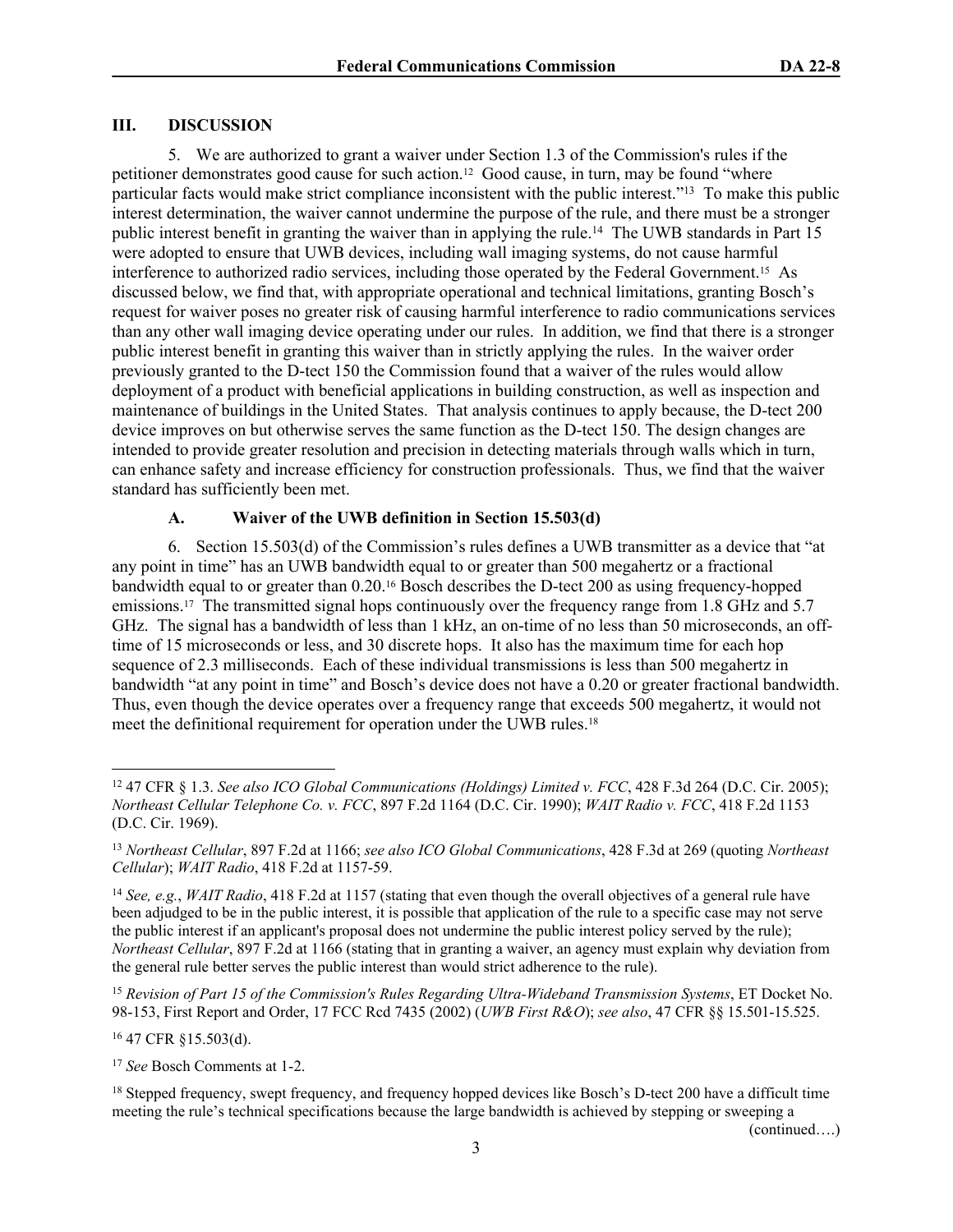7. The UWB imaging rules were designed to accommodate devices that emit impulsive or transient-like signals that are spread across a very wide bandwidth to produce an image of objects within the ground or other materials.<sup>19</sup> The primary difference between the Bosch device and other UWB wall imaging devices provided for in the rules is that the D-tect 200 does not transmit a single impulsive signal but instead transmits sequentially in hops over a large band of spectrum to gather all the needed data. In the past the Commission has determined that frequency agile UWB devices may perform in a manner that is equivalent to non-frequency agile devices.<sup>20</sup> For example, in the waivers granted to Curtiss-Wright Controls Inc., Proceq USA Inc., and more recently the Massachusetts Institute of Technology, the Commission recognized that stepped frequency UWB devices were functionally equivalent to other UWB devices and that the risk of interference from the associated devices would be no greater than from other UWB devices.<sup>21</sup> Here we find that the D-tect 200 devices is functionally equivalent to other types of UWB wall imaging devices in that it uses transient-like signals spread across a wide bandwidth to detect objects behind concrete and other construction materials. The risk of interference is comparable to that from other such UWB wall imaging, such as the previous iteration of the D-tect 150 device,<sup>22</sup> and so a waiver in this case will not undermine the intent of our rule.

# **B. Waiver of the measurement procedures in Sections 15.521(d) and 15.31(c)**

8. Section 15.521(d) sets forth the measurement procedures for UWB devices to demonstrate compliance with applicable emissions limits.23 For emissions above 960 MHz, this rule requires that, if pulse gating is used and the transmitter is quiescent for longer intervals than the nominal pulse repetition interval, measurements are made with the pulse train gated on. Bosch asserts that for reasons equally applicable to D-tect 200, the Commission granted a waiver to Curtiss-Wright Controls Inc. of Sections 15.503(d) and 15.521(d) of the Commission's Rules due to the restrictive means of determining the minimum operational bandwidth of a UWB transmitter contained in the rule.24 Bosch claims that the Dtect 200 will meet all other Subpart F, Part 15 rules and other applicable Part 15 rules, and Bosch will have the device certified as an intentional radiator under applicable parts of the Commission's Rules.<sup>25</sup> Additionally, we recognize from Bosch's filing that the D-tect 200 will also require a waiver of Section

<sup>21</sup> *See* CWCI Waiver, *See also* Proceq Waiver and MIT Waiver.

<sup>23</sup> 47 CFR §15.521(d).

<sup>25</sup> *Id*. at 21.

narrow signal through the broader frequency range, and therefore won't be instantaneously wide enough to meet the rules' specific requirements.

<sup>19</sup> *See UWB First R&O*, 17 FCC Rcd at 7437-7440, 7450, 7476 and 7494.

<sup>20</sup> *See Petition for Waiver of the Part 15 UWB Regulations Filed by the Multi-band OFDM Alliance Special Interest Group,* ET Docket No. 04-352, Order, 20 FCC Rcd 5528 (2005) (MBOA-SIG Waiver), as well as *Curtiss-Wright Controls Inc. Request for Waiver of Part 15 of the Commission's Rules Applicable to Ultra-Wideband Devices,* ET Docket No. 10-167, Order, 27 FCC Rcd 234, (OET 2012) (CWCI Waiver) and *Kyma Medical Technologies Ltd.,, Request for Waiver of Part 15 of the Commission's Rules Applicable to Ultra-Wideband Devices*, ET Docket No. 15-119, Order, 31 FCC Rcd 9705 (OET 2016) (Kyma Waiver), *Proceq USA Inc. Request for Waiver of Part 15 of the Commission's Rules Applicable to Ultra-Wideband Devices* , DA -18-251, Order, 33 FCC Rcd 2258, (OET 2018) (Proceq Waiver), *Massachusetts Institute of Technology Request for Waiver of Part 15 of the Commission's Rules Applicable to Ultra-Wideband Devices*, ET Docket No. 19-89, Order, 35 FCC Rcd 4389 (2020) (MIT Waiver).

<sup>22</sup>*See* Bosch July 28, 2021 *ex parte*, Exhibit A at slides 6-9. Bosch demonstrates that the both the D-tect 150 and the D-tect 200 have comparable transmit EIRP characteristics. Bosch also shows that both devices will comply with the regulated emissions limits.

<sup>24</sup> *See* Bosch Waiver Request at 7-9 (citing waiver requests by Curtiss-Wright Controls, and Bosch D-tect 150)*.*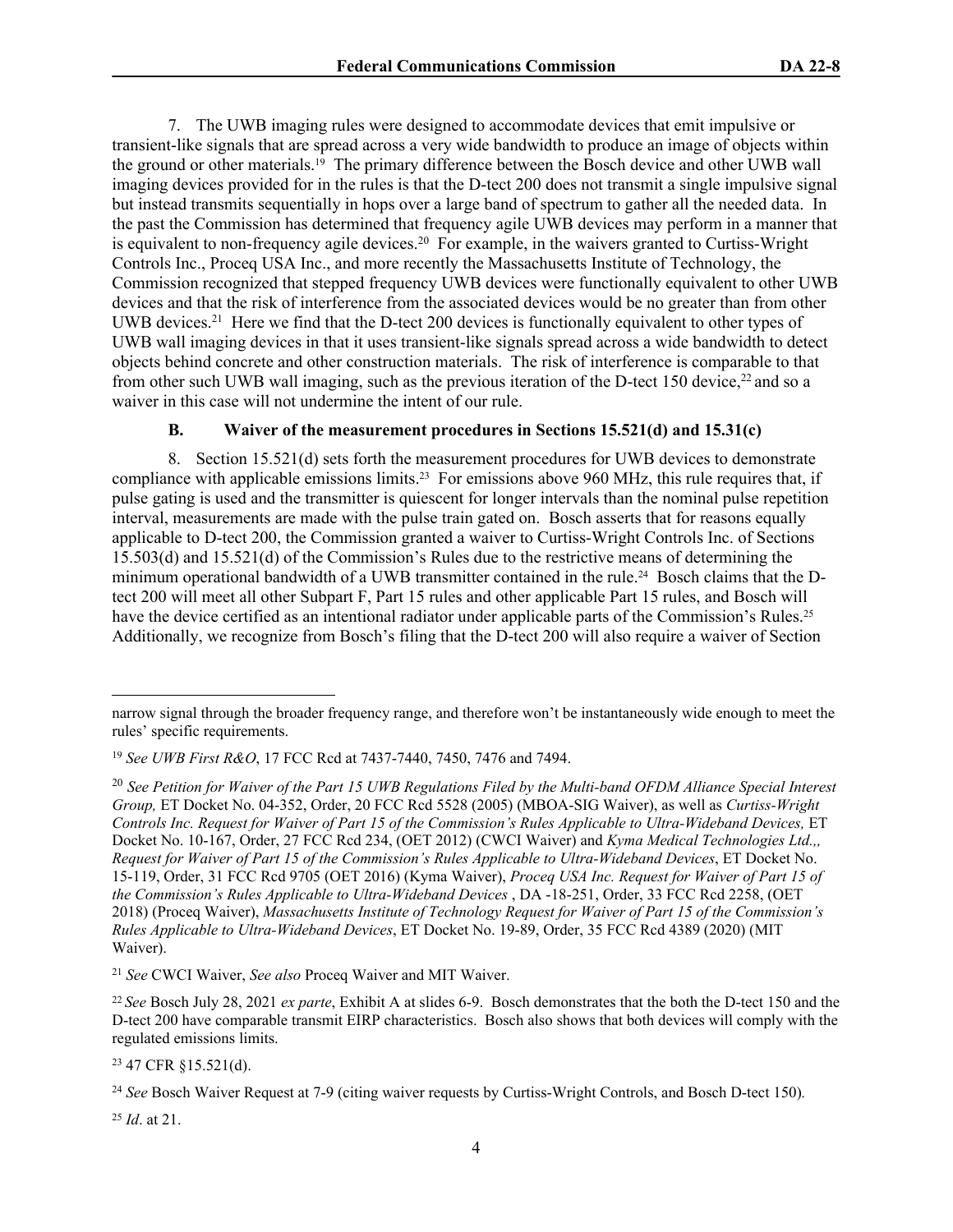$15.31(c)<sup>26</sup>$  of the Commission's rules which sets forth the measurement standards for unlicensed devices to demonstrate compliance with applicable emission limits. This rule requires that measurement of swept frequency equipment shall be made with the frequency sweep stopped and this requirement has been traditionally interpreted to also be applicable to stepped, hopped, and other frequency diverse modulations schemes. However, application of the requirement to stop the frequency hop when performing compliance measurements would result in a fundamental emission bandwidth measurement that will not comply with the UWB bandwidth requirements.

9. We recognized in prior orders granting waivers of the measurement procedures for UWB transmitters, where emissions were permitted to be measured with the transmitter operating in its normal transmission mode, that the interference aspects of a transmitter employing frequency hopping, frequency stepping, or gating are quite similar, as viewed by a receiver.<sup>27</sup> That is because transmitters using these burst formats appear to the receiver to emit for a short period of time followed by a quiet period.<sup>28</sup> We concluded that "any requirement to stop the frequency hopping, band sequencing, or system gating serves only to add another unnecessary level of conservatism to already stringent UWB standards."<sup>29</sup> In conjunction with NTIA, we have further determined that allowing stepped frequency devices to be measured with the stepping function on would not increase the interference potential of the device above that of impulse UWB devices if all other emission limits and technical requirements are met.<sup>30</sup>

10. Bosch's request represents an analogous situation. Because a waiver of the measurement procedures in Sections 15.31(c) and 15.521(d) will not increase the potential for harmful interference to authorized services, permitting Bosch to demonstrate compliance with the UWB emission limits with the stepping function active will not undermine the purpose of the rule.31 To ensure that the D-tect 200 device does not emit in any individual 1 megahertz or narrow band continuously, we include a duty cycle in our waiver conditions.<sup>32</sup> In sum, we find that permitting Bosch to demonstrate compliance with the UWB wall imaging system emission limits under a waiver of the measurement procedures under the conditions specified below poses no greater risk of causing harmful interference to radio communications services than any other UWB wall imaging system operating under our rules, and therefore will not undermine the purpose of these rules.

# **C. Waiver of the UWB definition in Section 15.503(h)**

11. Section 15.503 (h) of the Commission's rules defines a wall imaging system as: A field disturbance sensor that is designed to detect the location of objects contained within a "wall" or to determine the physical properties within the "wall." The "wall" is a concrete structure, the side of a bridge, the wall of a mine or another physical structure that is dense enough and thick enough to absorb the majority of the signal transmitted by the imaging system. This category of equipment does not include products such as "stud locators" that are designed to locate objects behind gypsum, plaster or similar walls that are not capable of absorbing the transmitted signal.<sup>33</sup> According to Bosch, the D-tect-200 is not entirely consistent with this definition as it will not always be the case that the scanned

<sup>30</sup> *See Id. See also* MBOA-SIG Waiver Order, 20 FCC Rcd at 5531-5536.

<sup>31</sup> Our reliance on the MBOA-SIG Waiver and the CWCI Waiver decision in this instance is only relative to the measurement procedure in Section 15.521(d).

<sup>32</sup> *Se*e *infra* para. 15, condition 4.

33 47 C.F.R. §15.503(h).

<sup>26</sup> 47 C.F.R. §15.31(c).

<sup>27</sup> *See, e.g.,* MBOA-SIG Waiver, Kyma Waiver and, Proceq Waiver, MIT Waiver.

<sup>28</sup> *See*, *e.g.*, CWCI Waiver.

<sup>29</sup> *Id*.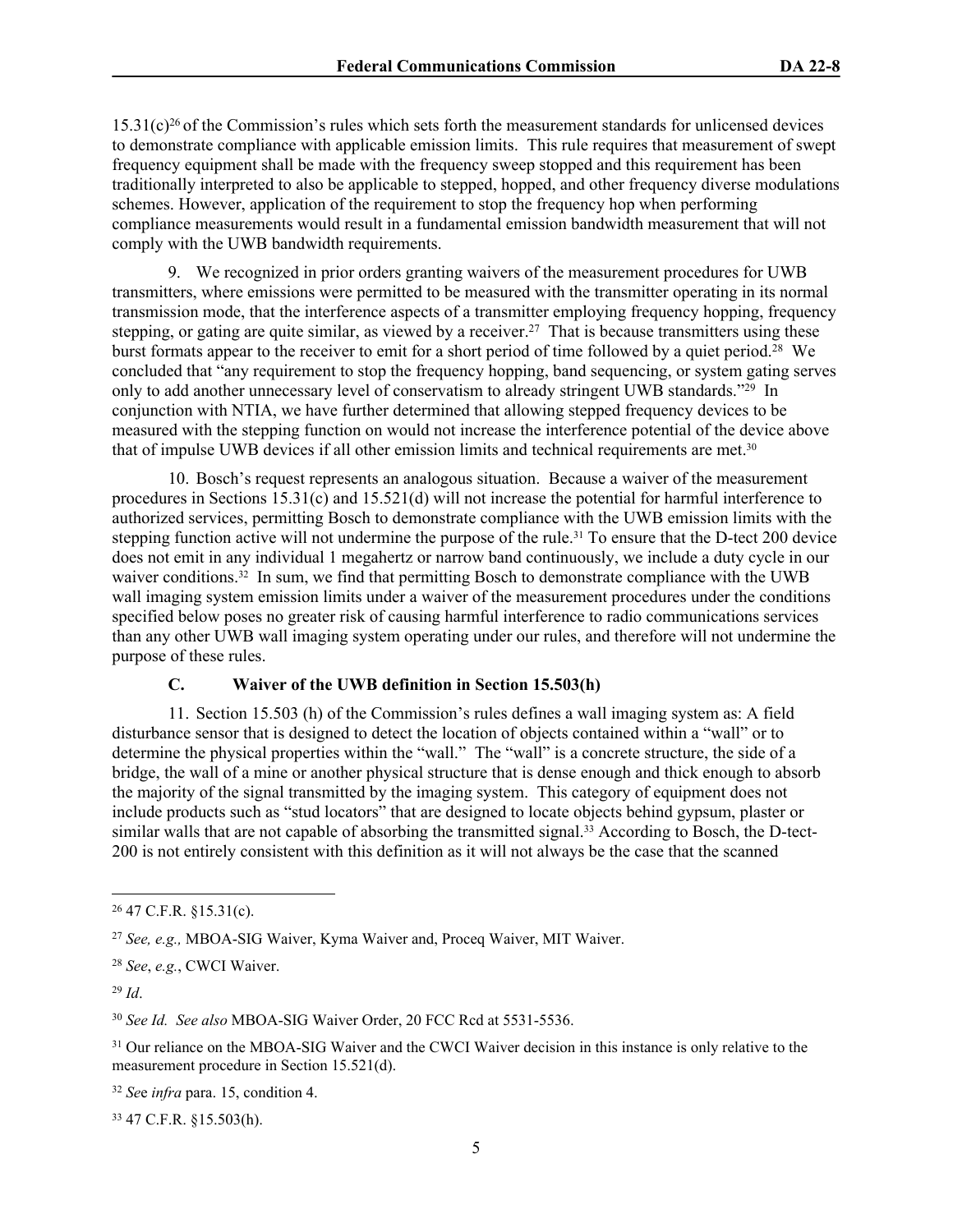structure will be dense and thick enough to absorb the entirety of the transmitted signal and the device can function as a stud locator.<sup>34</sup>

12. Bosch's predecessor device, the D-tect 150 shared these same characteristics. OET waived Section 15.503(h) for the D-tect 150 concluding that this would not increase the potential for harmful interference to authorized services because the technical and operational provisions of Section 15.509 remain in place to limit harmful interference.<sup>35</sup> In granting the waiver, OET also noted that the device would be useful only to those engaged professionally in building and construction which meets the Commission's intention to limit proliferation of UWB imaging devices to coordinated and controlled ranges of applications in order to limit their interference potential. For these same reasons, we conclude that waiver of Section 15.503(h) is warranted for the D-tect 200. According to Bosch, the D-tect 200 will meet the technical requirements of Section 15.509.36 The D-tect 200 is also intended for use by those in the building and construction industry.37 Given that the D-tect 150 has been authorized since 2011 without any reports of harmful interference, we see no reason to reach a different conclusion on waiving Section 15.503(h) for the D-tect 200. While no conditions were associated with the D-tect 150 waiver, we find that generally the D-tect 200 device will have minimum utility by consumers or those not involved in the building and construction trades. However, we do see merit in GPSIA's assertion that this waiver should be conditioned on marketing and operating the D-tect 200 to those engaged professionally in the building and construction trades. We will also include a condition that prohibits the marketing of the D-tect 200 device for retail consumer markets and require analogous labeling statements. These conditions are designed to add an additional level of protection, as Bosch has stated that the application and use of the D-tect 200 is the same its predecessor and we are aware of no complaints that it has been marketed to or subject to popular use by non-professional users.

13. To further ensure that the purpose of the rule is not undermined, we will limit the number of devices that may be deployed under this waiver to six thousand (6000) per year.

# **D. Waiver conditions**

14. This Order is narrowly tailored to address the particular facts relevant to the Bosch device and is conditioned on Bosch meeting the specified waiver conditions. Because the D-tect 200 must comply with these rules, and because it can operate under a waiver of the four rules we have identified in a manner consistent with the use characteristics associated with other UWB wall imaging applications without increasing the potential for harmful interference to authorized users, we find good cause to grant the waiver request. In doing so, we specifically address the particular circumstances related to the Bosch petition and agree with GPSIA that we will need to carefully evaluate future Part 15 UWB waivers based on the specific and unique circumstances associated with each application. The general concerns about issuing future Part 15 UWB waivers that GPISA has raised in its comments remain available for our consideration later and in an appropriate context. Furthermore, we will not use this proceeding to establish a new precedent for UWB rule waiver applicants to provide specific technical information in their petitions, as GPSIA has asked. We believe that applicants should continue to have broad flexibility in how they choose to structure their petitions. As a practical matter, because parties must submit sufficient information to mitigate the risk of delayed consideration or outright dismissal of their petitions, there is ample incentive for them to make their filings as complete and detailed as practical.

15. Our waiver is limited to the Bosch D-tect 200 device as manufactured, marketed and/or sold by Robert Bosch LLC and its affiliates and its use as described in the waiver request, and applies to: 1) the instantaneous bandwidth requirement in 47 CFR §15.503(d) as waived to permit operation of the

<sup>34</sup> Bosch Waiver Request at 8, 14-15; Bosch Comments at 1-2.

<sup>35</sup> Bosch 2011 Waiver Order, 26 FCC Rcd at 7574, para. 8.

<sup>36</sup> Bosch Waiver Request at 13-14.

<sup>37</sup> Bosch Comments at 2.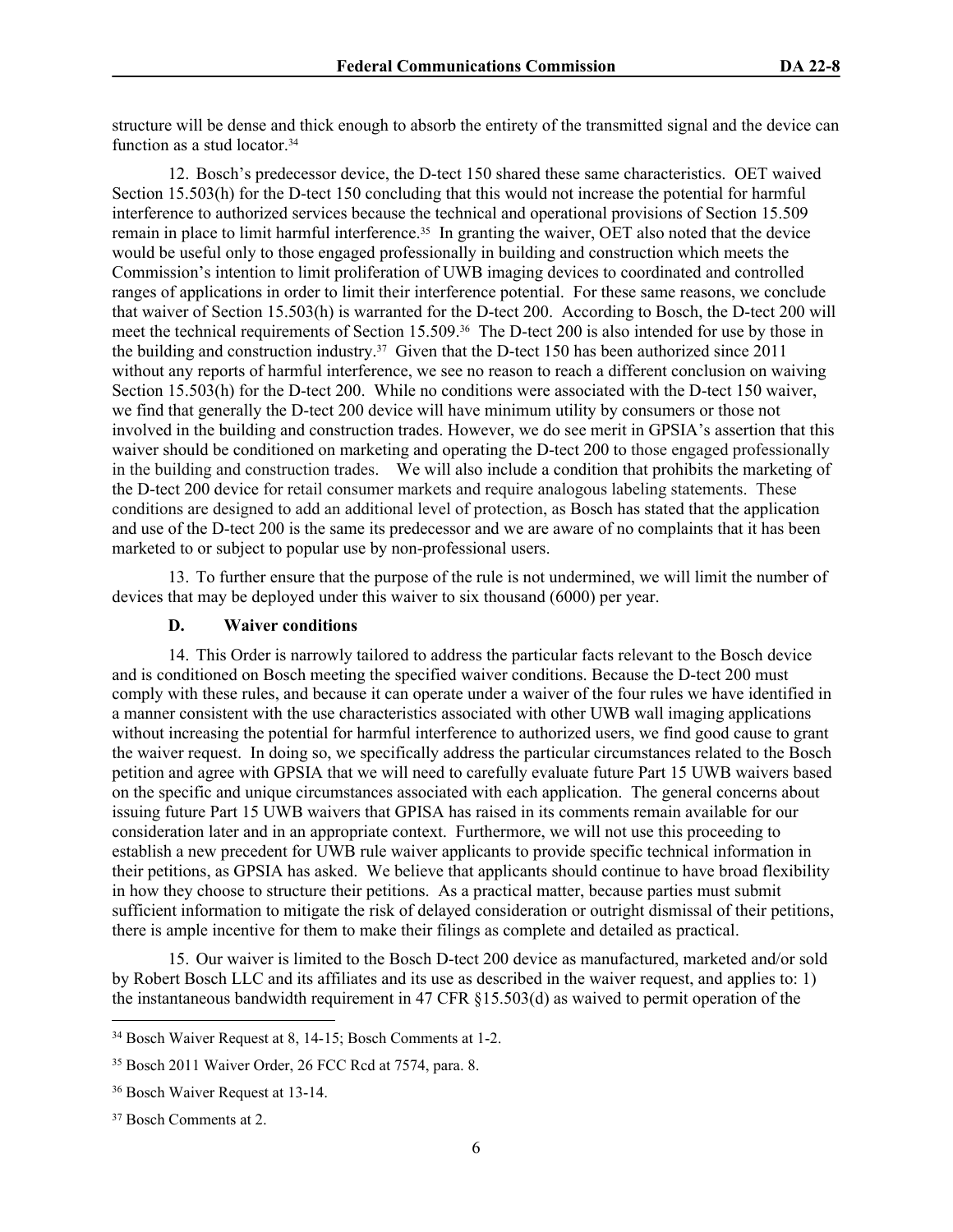frequency-hopped UWB wall imaging system; 2) the measurement requirements in 47 CFR §§15.31(c) and 15.521(d) as waived to permit the D-tect 200 device to be tested with the frequency sweep, stepping, or frequency hopping function active, rather than stopped, to demonstrate compliance with the maximum permitted average power in 47 CFR §15.509; 3) the definitional requirement in 47 CFR §15.503(h) as waived to permit the operation of a wall imaging system or a field disturbance sensor that is designed to detect the location of objects contained within a "wall" or to determine the physical properties within the "wall." that is operated on materials that may or may not be thick enough to absorb the majority of the signal transmitted by the imaging system to permit limited usage of a drywall scanner/stud finder function of the device. This waiver is subject to the following conditions:

- 1) The D-tect 200 single hop step shall have a bandwidth of less than 1 kHz.
- 2) The intentional emissions generated by the D-tect 200 must be completely contained within the 1.8 to 5.7 GHz frequency range.
- 3) The D-tect 200 shall operate with frequency hopped modulation in 30 steps between 1.8 and 5.7 GHz.
- 4) The D-tect 200 maximum average transmission on-time shall be no less than 50 microseconds, the average transmission off-time shall be 15 microseconds or less. The maximum of the average ramp time shall be 2.3 milliseconds, resulting the maximum average dwell time to be 77 microseconds (2.3 milliseconds / 30 steps = 77 microseconds).
- 5) The device shall include a feature to ensure that it will only transmit when placed in contact with or close proximity to the building structure being measured and/or evaluated.
- 6) The D-tect 200 will not transmit continuously and will cease transmission 10 seconds after no movement.
- 7) For certification testing, the measurement of the emissions from the Bosch D-tect 200 shall be conducted with the hopping function active.
- 8) The D-tect 200 devices shall comply with all other technical and operational requirements applicable to UWB wall imaging devices under Part 15, Subpart F of the Commission's rules.
- 9) The waiver conditions granted herein are not transferable to any third party via §2.933 or any other means of technology transfer.
- 10) This waiver and its conditions shall apply only to the UWB devices described herein and are not to be considered to apply generally to any other UWB operations where further analysis would be necessary to assess the potential for impact to other authorized users.
- 11) The total U.S. sales of D-tect 200 devices shall not exceed 6000 devices, annually.
- 12) The D-tect 200 device shall not be marketed for retail consumer markets. The D-tect 200 device will be used by those engaged professionally in the building and construction trades.
- 13) The D-tect 200 device package shall include labeling stating "For professional use only."
- 14) The user manual for the D-tect 200 will clearly state that "Device operation is limited to those engaged professionally in the building and construction trades."
- 15) Upon grant of this waiver, Bosch will abide by its commitment to no longer manufacture equipment under the waiver, DA 11-899, granted by OET on May 23, 2011 in ET Docket No. 10- 253.
- 16) A copy of this Order shall be provided with the application for certification of the device.